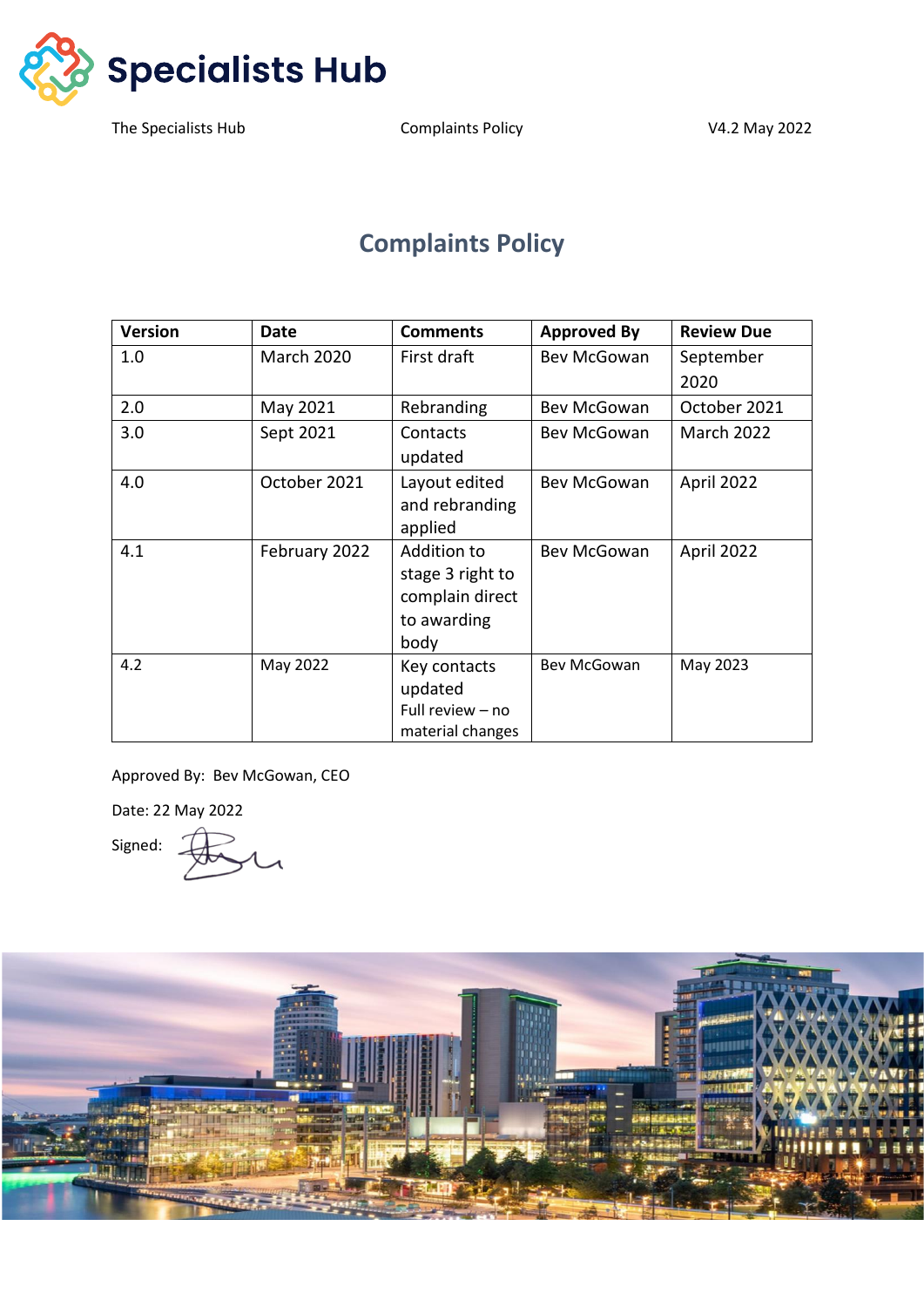

## **Complaints Policy**

The Specialists Hub is committed to providing a quality service and achieving the highest standards of conduct. One of the ways in which we can continue to improve our service is by listening and responding to the views of all stakeholders in quick and professional manner. Therefore, we aim to ensure that:

- We treat every complaint seriously regardless of how it is received
- We will respond to all complaints within 48 hours upon acknowledgement
- We will conduct a full investigation into all complaints
- We deal with it promptly, politely, and where appropriate, informally (for example, by telephone)
- We respond with a full explanation and information on any action taken

The scope for a complaint to be made is for the following stakeholders:

- **Learners**
- Parents
- Authorised representatives of the learners
- **Employers**

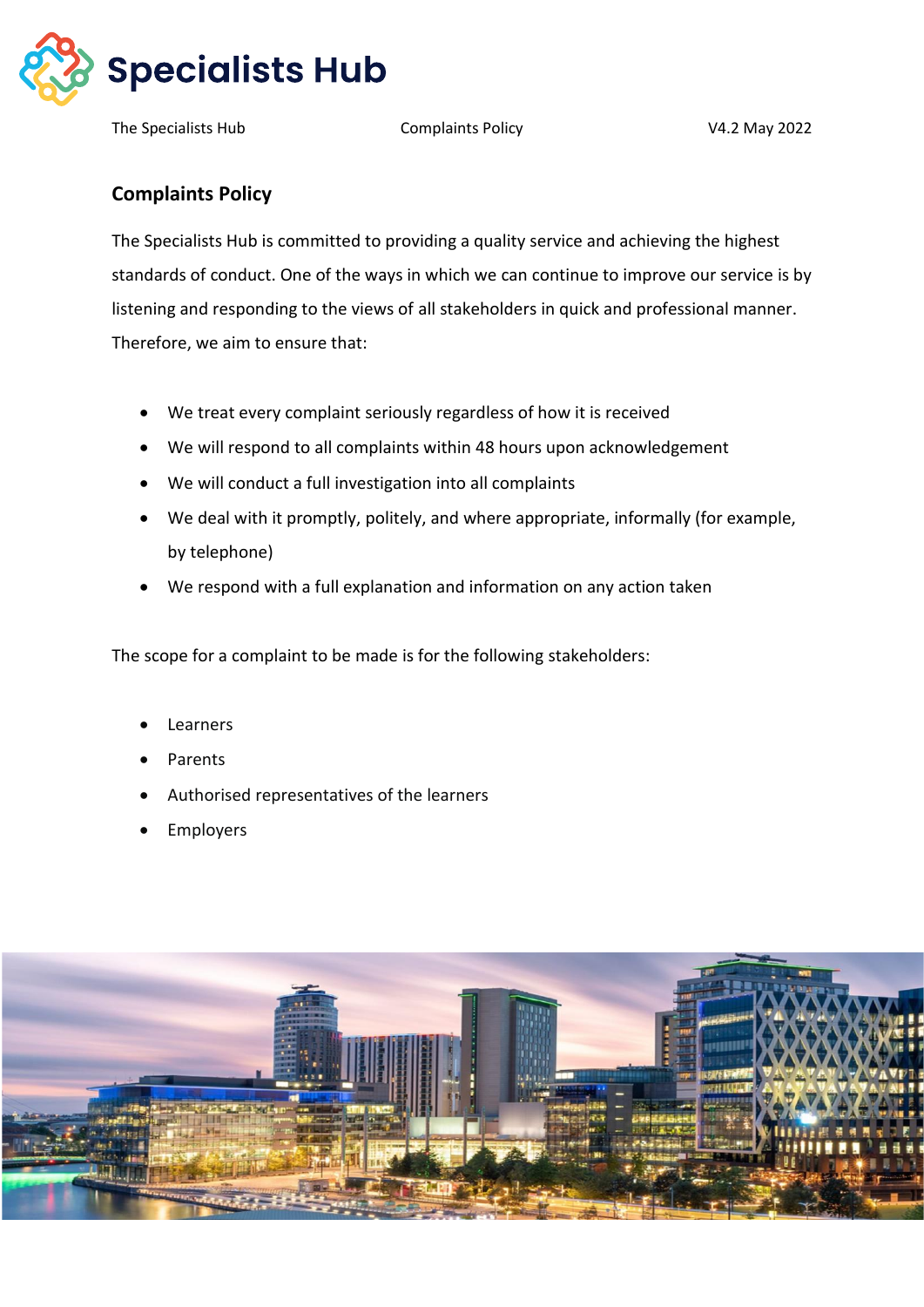

#### **Dispute resolution on non-agreement on previous 4 stage process:**

In the event of our 4-stage procedure/process (see below) not being able to be resolved satisfactorily, the Parties here are to agree first to use their reasonable endeavours to negotiate in good faith a settlement of such Dispute.

If a resolution to any Dispute cannot be found through the previous stages, the matter may be referred by either party to Mediation for resolution. To initiate Mediation a party must give notice in writing (Mediation Notice) to the other party.

If either party refuses at any time to participate in the Mediation and in any event if the dispute is not resolved within 60 days of the service of the Mediation Notice, then either party may commence proceedings in the courts of England.

#### **Confidentiality**

All complaints will be treated seriously, handled sensitively and with due consideration to all parties involved. In line with our equal opportunities policy, all complainants will be treated fairly and not suffer any recrimination or disadvantage as a result of making a complaint. Any person named in a complaint, however, will be informed and have a right of reply as part of the investigative process.

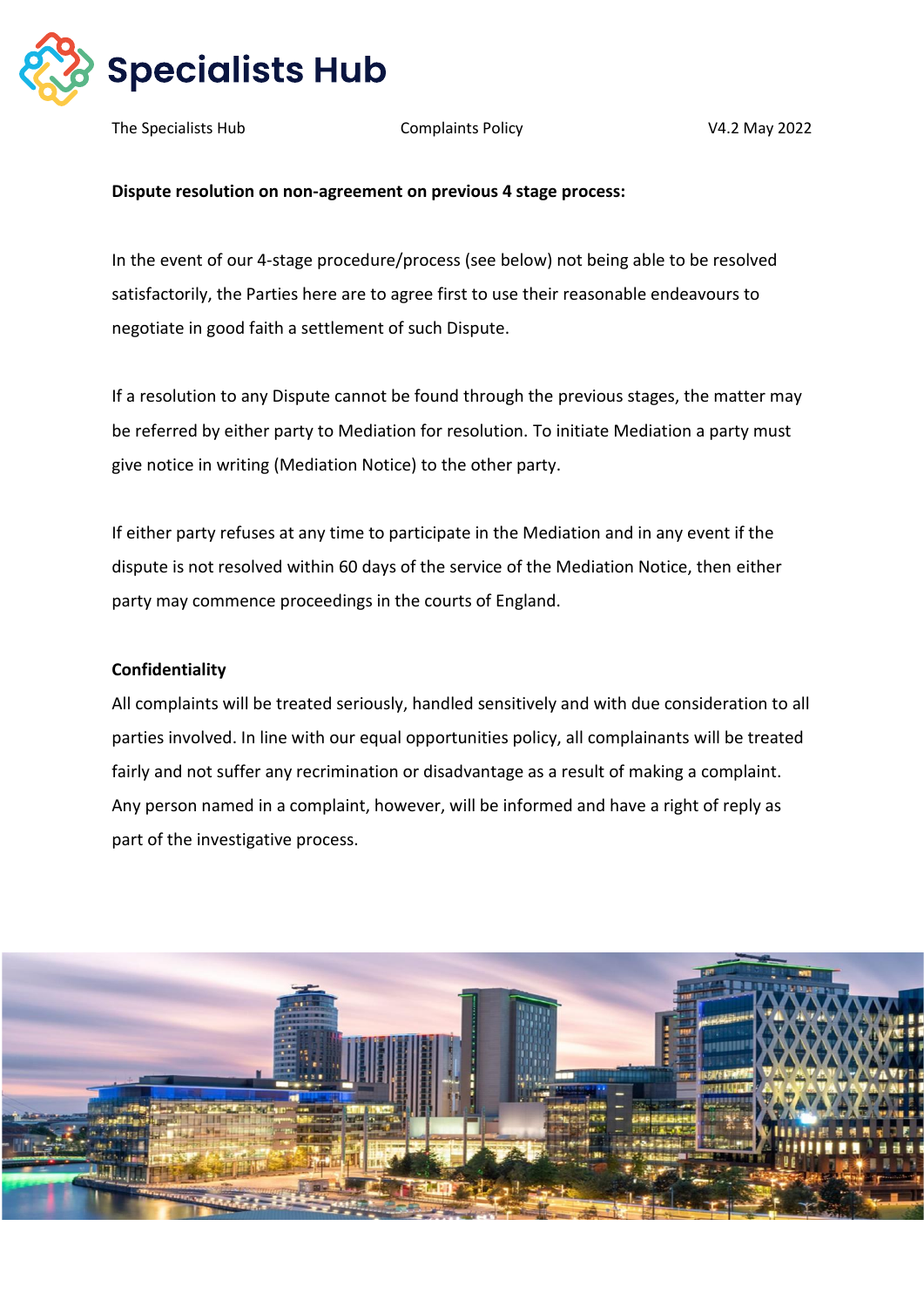

The Specialists Hub Complaints Policy V4.2 May 2022

### **Complaints Procedure/Process:**

**Stage 1: Informal complaints** Where possible, complaints should be raised immediately with the Senior Management team or via the Apprenticeship Delivery Team on [customer\\_services@specialistshub.co.uk](mailto:customer_services@specialistshub.co.uk) . The aim is to resolve the problem directly and informally at the earliest opportunity. It is anticipated that the vast majority of complaints will be resolved in this manner.

**Stage 2**: **Formal complaints** To make a formal complaint this should be sent to Hannah Lloyd the Compliance Director at [hannah@specialistshub.co.uk](mailto:hannah@specialistshub.co.uk) The email should be titled as a complaint, and set out the details of the complaint in full and what would be an appropriate resolution. An acknowledgement email will be sent, and a response will be provided within 48 hours. Hannah will review all information submitted and meet with relevant members of staff to review the complaint if necessary.

**Stage 3:** If the complaint has not been resolved to the complainant's satisfaction, they should write to Beverley McGowan (CEO) at [bev@specialistshub.co.uk](mailto:bev@specialistshub.co.uk) of The Specialists Hub within 10 days, outlining why they are dissatisfied with how the complaint has been addressed. The Board will appoint an individual to investigate the case fully, including how the original complaint was handled, and reply to the complainant within 10 days with the outcome and suggested resolution.

The complainant has the right to complain directly to the awarding body if not satisfied with the outcome of the complaint raised with the Training Provider.